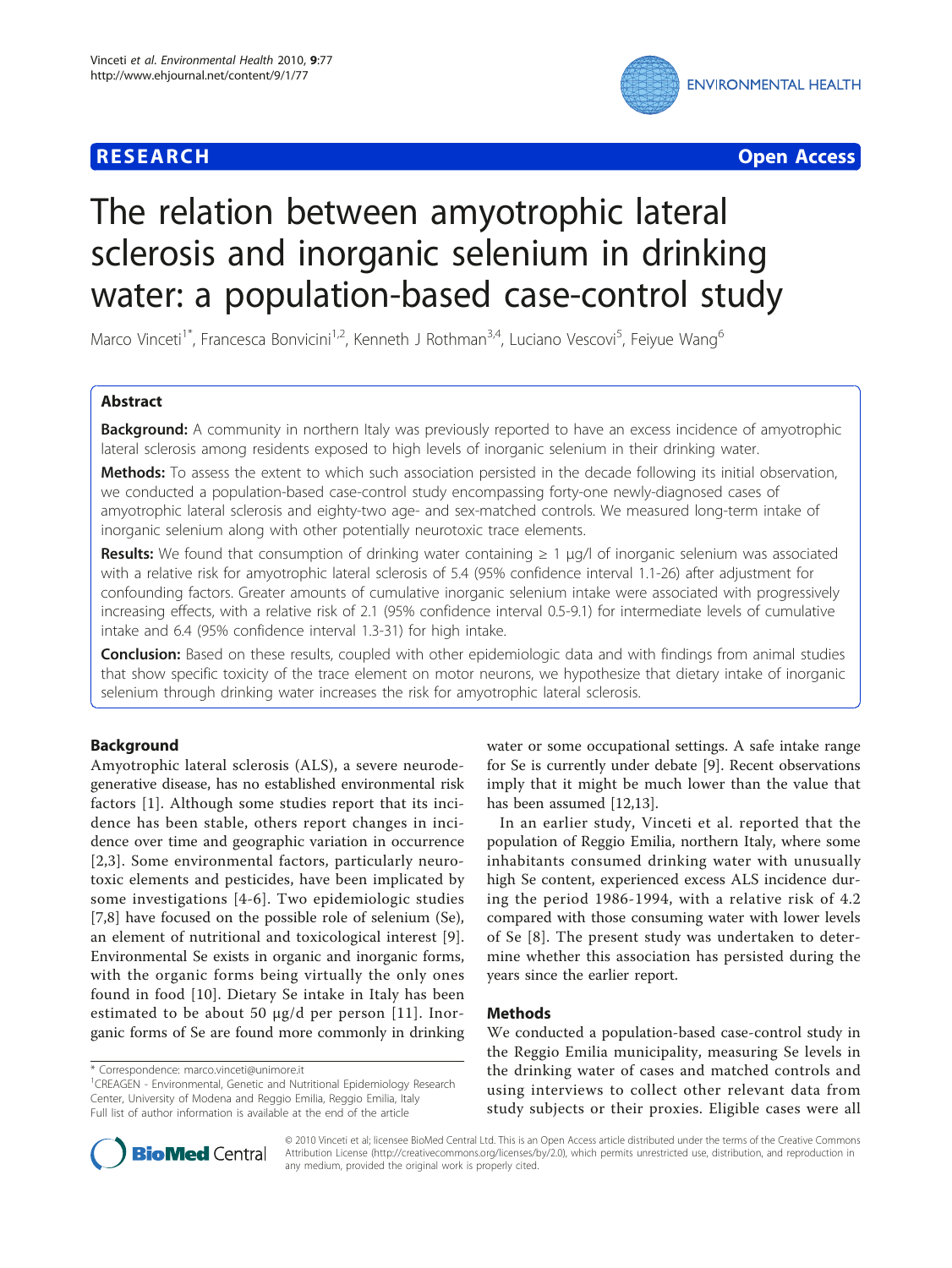Reggio Emilia residents who received a first-time diagnosis of ALS during the years 1995 to 2006, provided that they had been residents of Reggio Emilia for at least six months. Cases were identified using a methodological approach that has already been described in detail [\[3](#page-6-0)]. In collaboration with expert neurologists, we reviewed the Hospital Discharges Register of the Emilia Romagna Region for both inpatients and outpatients of public and private hospitals from 1995 to 2006, as well as death certificates from 1996 through 2007, and all prescriptions for riluzole, the only drug specific for ALS. Only patients fulfilling the El Escorial revised diagnostic criteria [[14\]](#page-6-0) for probable or definite ALS, and residing in the Reggio Emilia municipality at the time of diagnosis, were included as cases.

We selected controls from the general population of Reggio Emilia, identifiable through annual directories of residents made available by the General Registry Office of the region. Using the calendar-year specific file of municipal residents corresponding to the year of diagnosis for each case, we randomly selected two controls matched to the case for year of birth and sex, using the sample command of Stata statistical software (version 10.1, Stata Corp., College Station, TX 2009).

We contacted all cases and controls by phone or visiting them directly, and we asked permission to administer a questionnaire at the subject's home, at the University office in Reggio Emilia, or in a few instances by telephone. All cases or their relatives were contacted jointly by two of the coauthors (M.V. and F.B.) and all but one agreed to participate. For deceased cases (39/41) and controls (13/82), we asked permission to administer the questionnaire to the closest available relative, in most cases the marital partner or a son or daughter. All participants were able to provide detailed information about the subject's drinking water consumption and provided well water samples if applicable. We were unable to enroll eleven of the initially sampled eighty-two controls: one could not be contacted, six refused to participate, and four could not provide samples of well-water owing to the collapse of the well coupled with absence of other wells in the vicinity. For these eleven subjects, we resampled the population to obtain substitute controls.

The questionnaire we administered was designed to collect information about residential history and sources of domestic drinking water during the thirty-five years before diagnosis for cases, and for the corresponding period for the matched controls. The questionnaire also asked about consumption of dietary supplements (types and duration), family history of ALS in first-degree relatives, occupational history, life-style factors (smoking habits, coffee and alcohol consumption), and history of trauma sufficient to result in admission to a hospital.

We also checked residential history information reported by the subject against the files of the Municipal Registry Office. When the latter data were inconsistent with those recalled by the subjects during the interview, we contacted the subject to resolve the discrepancy.

For study participants who reported consuming well water, we obtained details, including year starting, year ending, and estimated percentage of total water consumed. We also sought permission to sample this water, when it was available. If subjects were no longer residing in the house that had the well, we contacted those currently living at that address and we asked their permission to sample the water. For three study subjects (all controls), the original well was not accessible in 2009 because it had collapsed, but after contacting a neighboring family we were able to get a sample of water from a nearby well. We ascertained that the well depth from the neighboring well was comparable  $(\pm 5 \text{ m})$  with that of the subject's original well and that the distance between the two wells was <20 m.

Water samples were acidified with a 65% nitric acid solution (2 mL/100 mL sample) and analyzed for concentrations of potentially neurotoxic elements (aluminium, arsenic, chromium, cadmium, copper, iron, lithium, manganese, lead, selenium and zinc) by inductively coupled plasma mass spectrometry (ICP-MS), using an Agilent 7500ce spectrometer equipped with an Octopole Reaction System with a Micromist nebulizer. For all water samples with Se  $\geq 1$  μg/l, we carried out Se speciation analysis following a procedure reported in detail elsewhere [\[15](#page-6-0)]. The Se speciation was determined on a Waters 626 high performance liquid chromatograph (HPLC) (Waters, USA) interfaced with an Elan DRC-II ICP-MS (PerkinElmer, Canada). Samples were injected manually through a Rheodyne Model 9125 injector equipped with a 100 μL PEEK sample loop with a non-metallic pump. The analytical column was an IonPac® AS18 anion-exchange column (250 mm × 4 mm i.d.; Dionex, USA), with an IonPac® AG18 as a guard column. The mobile phase was a 23 mM KOH. Injection volume was fixed at 100 μL and the mobile phase was delivered at 1 mL/min isocratically.  ${}^{82}$ Se was monitored on the ICP-MS under the standard mode and the chromatographic peaks were quantified by area with the software Chromera 1.2 (PerkinElmer, Canada).

The concentration of trace elements in the public water supply system in the Reggio Emilia municipality has been uniform throughout the system and steady during the study period, as verified by historical data on water composition provided by the local Municipal Water Supply Agency (named IREN). The only exception to this constancy has been Se itself, which was unusually high (about 8 μg/l [[16](#page-6-0)]) in the tap water distributed to a small district, "Rivalta", in the period 1972-88.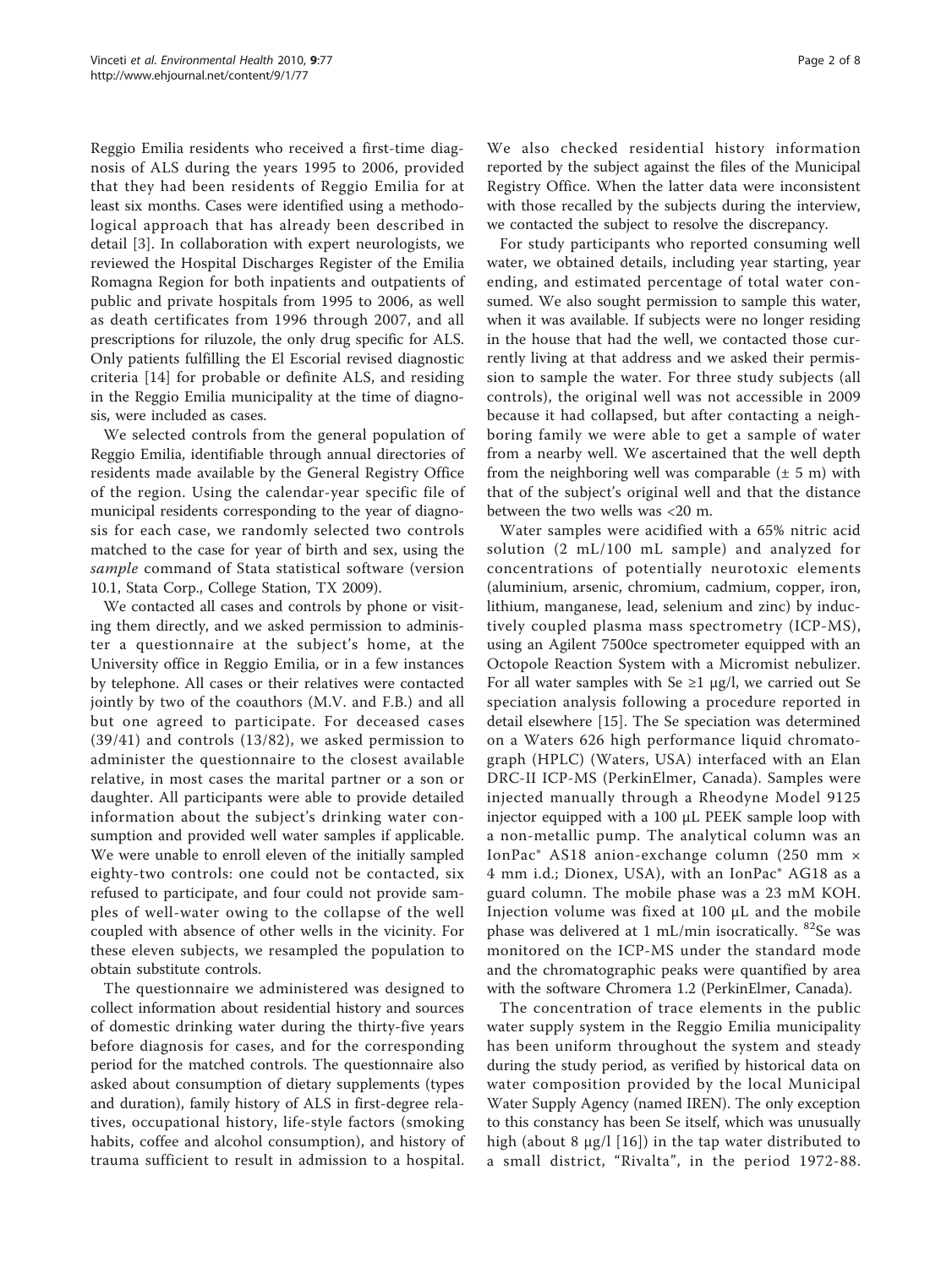Before 1972 and after 1988, the water supplied to Rivalta was the same as that supplied to the rest of Reggio Emilia, but during this period water supplied to Rivalta residents came from two local wells having only one distinctive chemical characteristic, a high Se content. We sampled this water again for Se speciation for this study. We assigned a Se concentration of 8 μg/l to municipal tap water consumed by subjects residing in Rivalta for at least six months during 1972-88 [[16](#page-6-0),[17\]](#page-6-0). We assigned a value of 0 μg of Se for all other consumption of municipal water, as the concentration of Se in the tap water never otherwise reached the detection limit of the analytical methodology.

We then computed an estimate of overall Se intake through drinking water during the 35 years before the diagnosis date (or corresponding date for controls). We derived this total by multiplying the number of days of exposure within the 35 year period by 2.6 liters of water each day (the estimate yielded by a survey among pregnant women in an area very close to the study one [[18\]](#page-6-0)), and by the Se concentration in the water that was being consumed on the day we measured it.

We also ascertained information on occupational exposure to pesticide, industrial chemicals and electromagnetic fields by reviewing the occupational history of study subjects and estimating the occurrence of such exposure for at least six months. We estimated the relative risk (RR) of ALS following Se exposure through drinking water from Mantel-Haenszel odds ratios in a stratified analysis, and from odds ratios estimated from conditional logistic regression models that included the potential confounders.

# Results

During the study period, 42 new cases of ALS occurred in the Reggio Emilia municipal population. One patient refused to participate. The distribution of study subjects by age, sex, educational level, occupational history and case or control status is given in Table 1. No subject reported any consumption of Se-containing supplements.

Most study subjects had consumed water from the municipal system that was low in Se. Three cases and four controls consumed the high Se municipal tap water that was distributed from 1972-88 in the Rivalta district [[16\]](#page-6-0). None of these study subjects consumed Rivalta municipal water for less than six months. Eleven cases and ten controls reported consuming at least 75% of their drinking water from private wells. We collected samples from all 21 wells.

The concentration of trace elements (Al, Cd, Cu, Fe, Li, Mn, Pb, Zn, Cr and As) in well water samples was similar for cases and controls. We compared their concentration (considering both municipal tapwater and wellwater) to the usual dietary intake from recent Italian

| ILAIY, 1 <i>773-</i> 2000 |               |                   |
|---------------------------|---------------|-------------------|
| <b>Characteristics</b>    | Cases<br>n(%) | Controls<br>n (%) |
| Sex                       |               |                   |
| Male                      | 30(73)        | 60(73)            |
| Female                    | 11(27)        | 22 (27)           |
| Age                       |               |                   |
| $40 - 54$                 | 9(22)         | 18(22)            |
| 55-69                     | 13 (32)       | 26 (32)           |
| >70                       | 19 (46)       | 38 (46)           |
| <b>Educational level</b>  |               |                   |
| Elementary or lower       | 20 (49)       | 38 (46)           |
| Middle school             | 7(17)         | 26 (32)           |
| High school               | 10(24)        | 15(18)            |
| University                | 4(10)         | 3(4)              |
| Occupational exposure     |               |                   |
| Pesticides                | 13 (32)       | 11 (13)           |
| Chemicals                 | 13 (32)       | 26 (32)           |
| Flectromagnetic fields    | 1(2)          | (0)(0)            |

Table 1 Characteristics of cases and controls, populationbased case-control study on ALS, Reggio Emilia, northern Italy, 1995-2006

studies [\[19,20](#page-6-0)], except for As, for which we used foreign data owing to unavailability of national data [[21\]](#page-6-0), and for inorganic Se itself, which we assumed to be virtually absent in foods [[10](#page-6-0)]. For all elements apart from inorganic Se and lithium (Li), intake from drinking water was negligible compared with usual intake through diet (Table [2](#page-3-0)). Se in all the water samples was almost exclusively present as inorganic Se, in the form of hexavalent Se (selenate), the Se species found in the Rivalta municipal tapwater during 1972-88 period [[16\]](#page-6-0).

Overall, eight cases and six controls consumed high levels of Se  $(≥ 1 \mu g/l)$  $(≥ 1 \mu g/l)$  $(≥ 1 \mu g/l)$  in their drinking water (Figure 1), whatever the source, either municipal water supply system or a private well, yielding a crude RR estimate of 3.1 (95% CI 1.0 - 9.6) and an age- and sex-adjusted Mantel-Haenszel RR estimate of 3.3 (95% CI 1.0 - 11.0) (Table [3\)](#page-4-0). Because these results do not take into account the matched design, these estimates are biased toward 1.0 [[22](#page-6-0)]. When the matching was taken into account using a conditional logistic regression model, the RR estimate was 4.2 (95% CI 1.1 - 16, Table [4\)](#page-4-0). Among males, the RR estimate was 4.3 (95% CI 0.8 - 23), and it was 4.0 (95% CI 0.4 - 44) among females. Adding educational attainment level, exposures to pesticide, industrial chemicals and electromagnetic fields to the conditional logistic model did not substantially change the results (Table [4\)](#page-4-0). When we carried out an analysis using three levels of lifetime intake of inorganic Se through drinking water, 0, <10.000 and  $\geq$ 10.000 µg, the RR estimates by level were 1.0 (referent category), 2.1 (95% CI 0.5-9.1) and 6.4 (95% CI 1.3-31), respectively (Table [5\)](#page-4-0).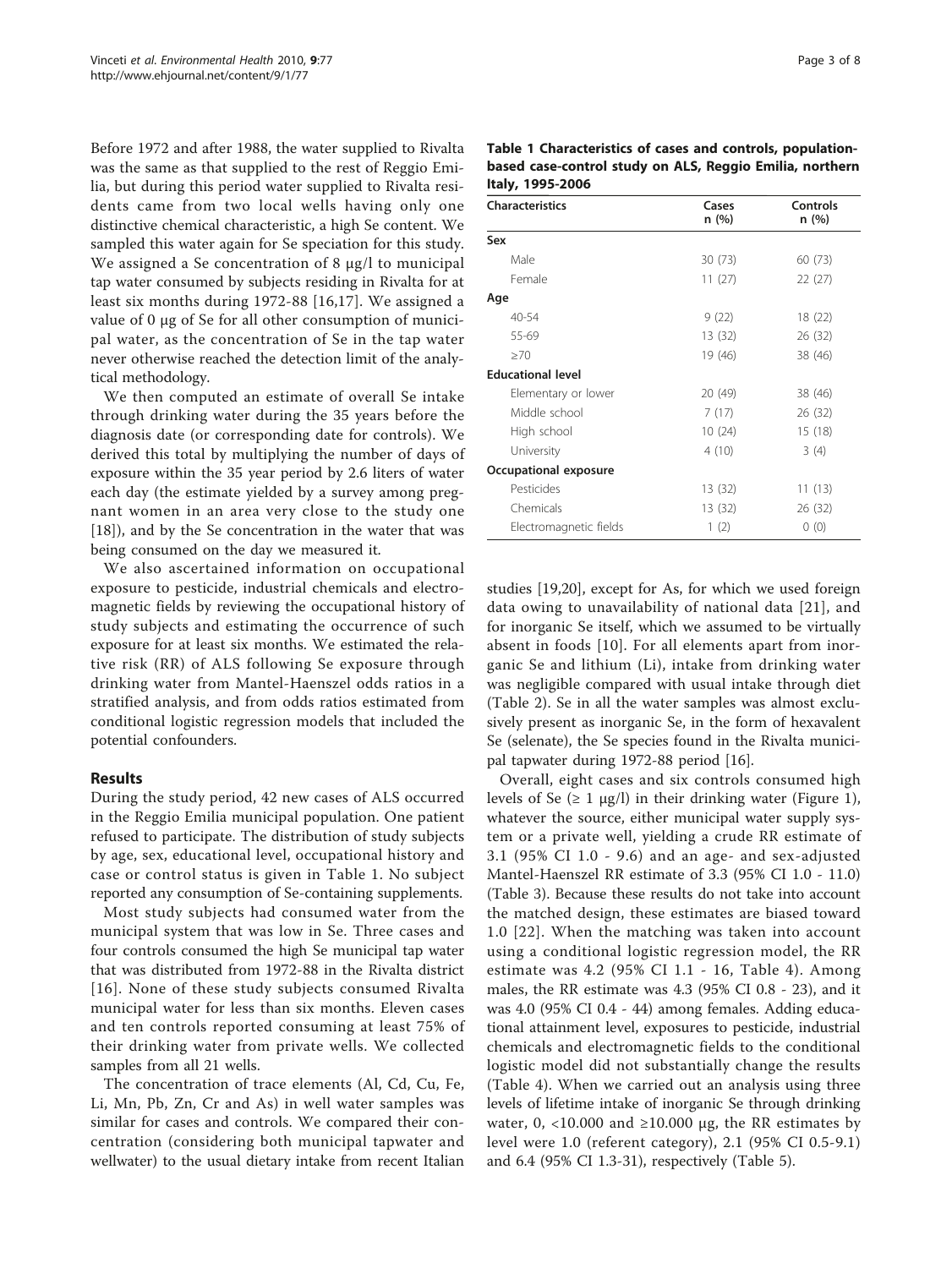<span id="page-3-0"></span>Table 2 Estimated daily intake (μg/day) of trace elements through drinking water and through diet in study population

| <b>Element</b>  |                 | Centile of estimated intake<br>through tapwater <sup>a</sup> | <b>Estimated intake</b><br>through diet |             |
|-----------------|-----------------|--------------------------------------------------------------|-----------------------------------------|-------------|
|                 | 5 <sup>th</sup> | $50^{\text{th}}$                                             | 95 <sup>th</sup>                        |             |
| Al              | 0.0             | 0.0                                                          | 7.8                                     | 3580        |
| As              | 0.0             | 0.0                                                          | 1.0                                     | 62          |
| Cr              | 0.3             | 5.5                                                          | 5.5                                     | $104.5^{b}$ |
| Cd              | 0.0             | 0.0                                                          | 0.0                                     | 13.6        |
| Cu              | 2.9             | 10.7                                                         | 13.5                                    | 1140        |
| Fe              | 39.5            | 39.5                                                         | 759.2                                   | 11000       |
| Τi              | 20.3            | 20.3                                                         | 92.0                                    | 29.9        |
| Mn              | 4.2             | 4.2                                                          | 190.6                                   | 1380        |
| Pb              | 0.2             | 4.2                                                          | 4.2                                     | 55.2        |
| Se <sup>c</sup> | 0.0             | 0.0                                                          | 20.8                                    | 0           |
| Zn              | 54.1            | 54.1                                                         | 3861.0                                  | 12000       |

<sup>a</sup> Expressed as 5th, 50th and 95th percentiles, assuming a consumption of wellwater or municipal tapwater of 2.6 l/day

<sup>b</sup>Average of median values in males and females

<sup>c</sup>Inorganic Se only

In high doses Li may induce neurological abnormalities such as dysarthria, ataxia, tremor and impaired cognitive functions [[23](#page-6-0)]. When we dichotomized consumption of Li at the median drinking water Li concentration of 7.8 μg/l, we observed an elevated RR (2.7, 95% CI 0.8 - 9.5). The RR for Li, however, decreased to 2.2 (95% CI 0.6-8.3) after adjusting for Se water concentrations above 1.0 μg/l and to 1.6 (95% CI 0.4-6.5) after adjusting for cumulative lifetime inorganic Se intake. The effect of Se intake remained strongly associated with ALS risk even when controlling for Li intake (RR 4.3, 95% CI 1.1-17). Results were similar when we used a different measure of Li exposure, the estimated lifetime intake (RR 4.6, 95% CI 1.1-19). None of the other trace elements in drinking water analyzed in the study resulted to be associated with increased ALS risk.

# **Discussion**

We observed a strong association, with an apparent dose-response relation, between consumption of drinking water containing inorganic Se and risk of ALS in our study population. These findings reinforce previous observations made in the same locale. In this study, we included drinking water exposure to other minerals in addition to Se exposure.

Apart from an ALS cluster in South Dakota reported by Kilness and Hochberg [[7](#page-6-0)], there is epidemiologic evidence from China suggesting that high levels of exposure



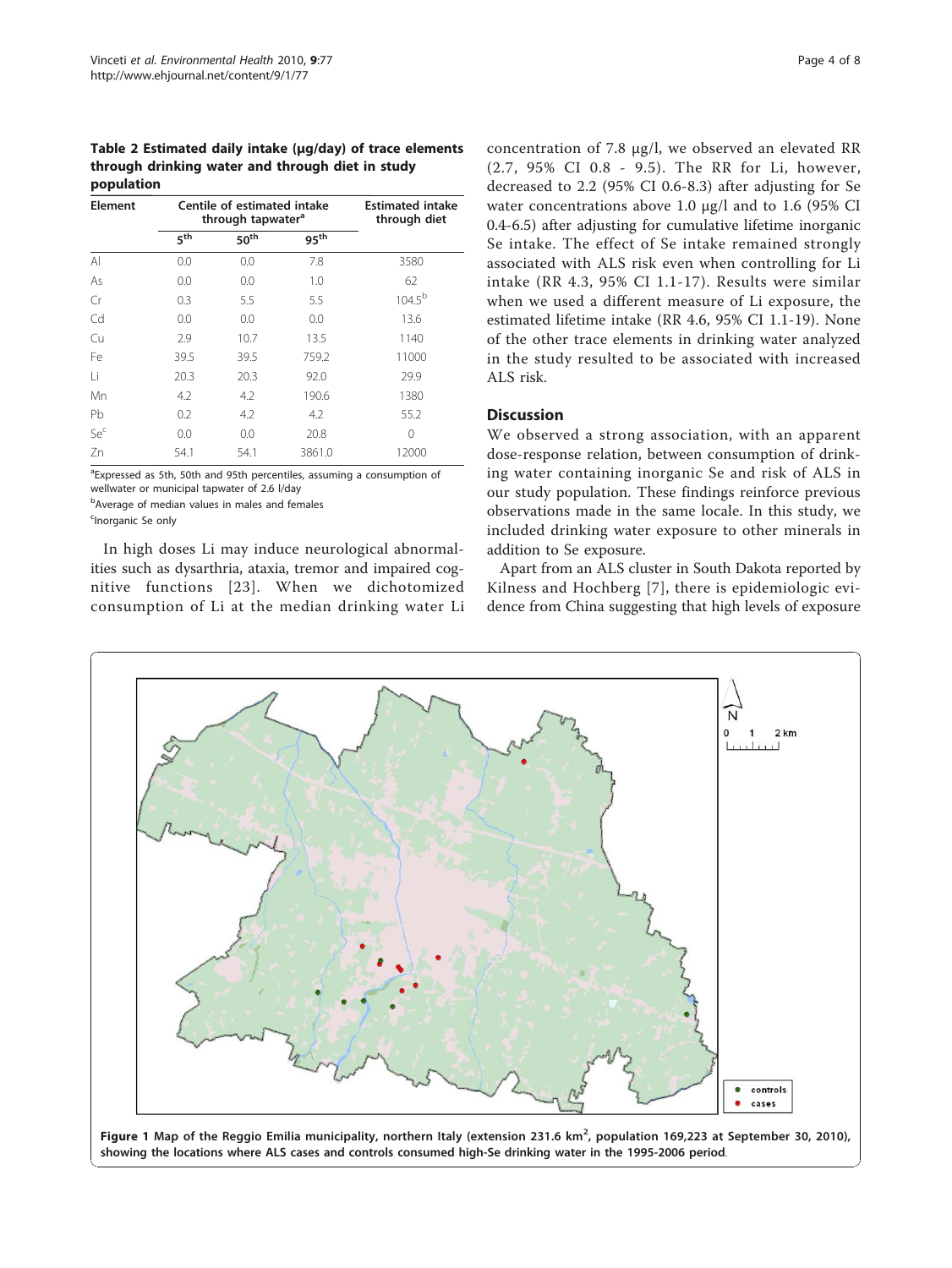<span id="page-4-0"></span>

| Table 3 Age- and sex-adjusted Mantel-Haenszel relative      |
|-------------------------------------------------------------|
| risk (RR-MH) with 95% confidence interval (CI) of           |
| amyotrophic lateral sclerosis according to long-term        |
| consumption of drinking water with Se content $\geq 1$ µg/l |
| ys. <1 µg/l, Reggio Emilia municipality, northern Italy,    |
| 1995-2006                                                   |

|           |          |               | <b>Males</b><br><b>Females</b> |            |                             |                | <b>Total</b> |
|-----------|----------|---------------|--------------------------------|------------|-----------------------------|----------------|--------------|
| Age       |          | High<br>Se    | Low<br>Se                      | High<br>Se | Low<br>Se                   | High<br>Se     | Low<br>Se    |
| 40-54     | cases    | 1             | 6                              | 1          | 1                           | $\overline{2}$ | 7            |
|           | controls | 1             | 13                             | 0          | 4                           | 1              | 17           |
| 55-69     | cases    | 3             | 6                              | 0          | $\overline{4}$              | 3              | 10           |
|           | controls | 4             | 14                             | $\Omega$   | 8                           | $\overline{4}$ | 22           |
| $\geq 70$ | cases    | $\mathcal{P}$ | 12                             | 1          | 4                           | 3              | 16           |
|           | controls | $\Omega$      | 28                             | 1          | 9                           | 1              | 37           |
| Total     | cases    | 6             | 24                             | 2          | 9                           | 8              | 33           |
|           | controls | 5             | 55                             | 1          | 21                          | 6              | 76           |
|           |          |               |                                |            | RR-MH 3.3 (95% CI 1.0 - 11) |                |              |

to environmental Se deleteriously affect motor neuron function in humans [\[9](#page-6-0),[24\]](#page-6-0). In a village in the Enshi prefecture whose inhabitants had a high prevalence of Se toxicosis from naturally occurring Se, motor neuron system abnormalities including paralysis and hemiplegia were noted. Unfortunately, little epidemiologic detail on the amount and sources of Se exposures and occurrence or relative risk of these outcomes was reported [[25](#page-6-0)]. Subsequently, Fordyce reported the occurrence of motor neuron abnormalities such as 'tingling limbs', 'no strength in limbs and 'paralysis' in 180 individuals from the same area affected by Se intoxication, on the basis of data kept by local public health officials [[26\]](#page-6-0).

In the present study, ALS risk was associated with consumption of drinking water with a Se content lower than the current allowable level of 10 μg/l set by the World Health Organization [[27\]](#page-6-0). That standard,

Table 4 Relative risk (RR) with 95% confidence interval (CI) of amyotrophic lateral sclerosis according to long-term consumption of drinking water with Se content ≥1 μg/l vs. <1 μg/l in conditional logistic regression models, Reggio Emilia municipality, northern Italy, 1995-2006

| Model                               | <b>RR</b> | 95% CI     |
|-------------------------------------|-----------|------------|
| Bivariate model                     | 42        | $1.1 - 16$ |
| Multivariate model - 1 <sup>ª</sup> | 43        | $11 - 17$  |
| Multivariate model - 2 <sup>b</sup> | 5.4       | $13 - 24$  |
| Multivariate model - 3 <sup>c</sup> | 54        | $11 - 26$  |

<sup>a</sup>Adjusting for educational attainment level

<sup>b</sup>Adjusting for occupational pesticide exposure

<sup>c</sup>Adjusting for all potential confounders (educational attainment level and exposure to pesticides, industrial chemicals and electromagnetic fields)

| Table 5 Relative risk (RR) with 95% confidence interval        |
|----------------------------------------------------------------|
| (CI) of amyotrophic lateral sclerosis, according to overall    |
| lifetime estimated intake <sup>a</sup> of inorganic Se through |
| drinking water, Reggio Emilia municipality, northern           |
| Italy, 1995-2006                                               |

| 95% CI      |
|-------------|
|             |
|             |
| $0.5 - 9.1$ |
| $13-31$     |
|             |

<sup>a</sup>Estimated on the basis of drinking water consumption during the 35-year period before diagnosis in patients and the corresponding period for matched referents.

however, was set on the basis of the very weak epidemiologic evidence available on the overall health effects of Se [[9,27,28\]](#page-6-0). No report relates any chronic disease risk to Se content in drinking water, apart from our current findings and the earlier observations from the Rivalta area of Reggio Emilia [[8](#page-6-0),[16,17\]](#page-6-0). Moreover, recent laboratory observations on rat sciatic nerve fibers showed that Se neurotoxicity may occur at levels of exposure as low as 0.8 μg/l [[29](#page-6-0)], and human neuron cells have been recently shown to be considerably more sensitive to the toxicity of low doses of Se compared with other cell types [[30](#page-6-0)]. This level is lower than those likely experienced by exposed subjects in the current study, based on the estimated relation between Se intake and resulting blood levels, which has been suggested to be in the order of 1,5 μg/l per 1 μg of daily Se intake [[31](#page-6-0)]. Other laboratory studies confirmed that toxic effects of inorganic Se (selenate and selenite) occur at extremely low concentrations [[32\]](#page-6-0), comparable with those attributable to our Se-exposed subjects. Finally, it has been suggested that toxic effects of Se may be cumulative, being related to overall lifetime exposure and not just to short-term exposure [\[33\]](#page-6-0).

Pesticides have been reported to be associated with ALS risk in some, but not all studies [[4](#page-6-0),[6](#page-6-0)]. Pesticide exposure did not appear to be an important confounding factor in this study, nor was smoking, coffee and alcohol consumption, history of trauma, intense physical activity and family history of ALS. A limitation of these analyses is that information on these variables was selfreported and thus subject to inaccurate recall, although such inaccuracies could not plausibly explain our primary finding.

Support for a link between Se exposure and ALS comes from some veterinary and laboratory studies. Administration of inorganic Se and to some extent organic Se induces poliomyelomalacia and polioencephalomalacia in swine, including a selective degeneration of the anterior horns of the spinal cords [[34-37](#page-6-0)]. Motor neuron abnormalities have also been described in cattle grazing in seleniferous areas [[28](#page-6-0)], and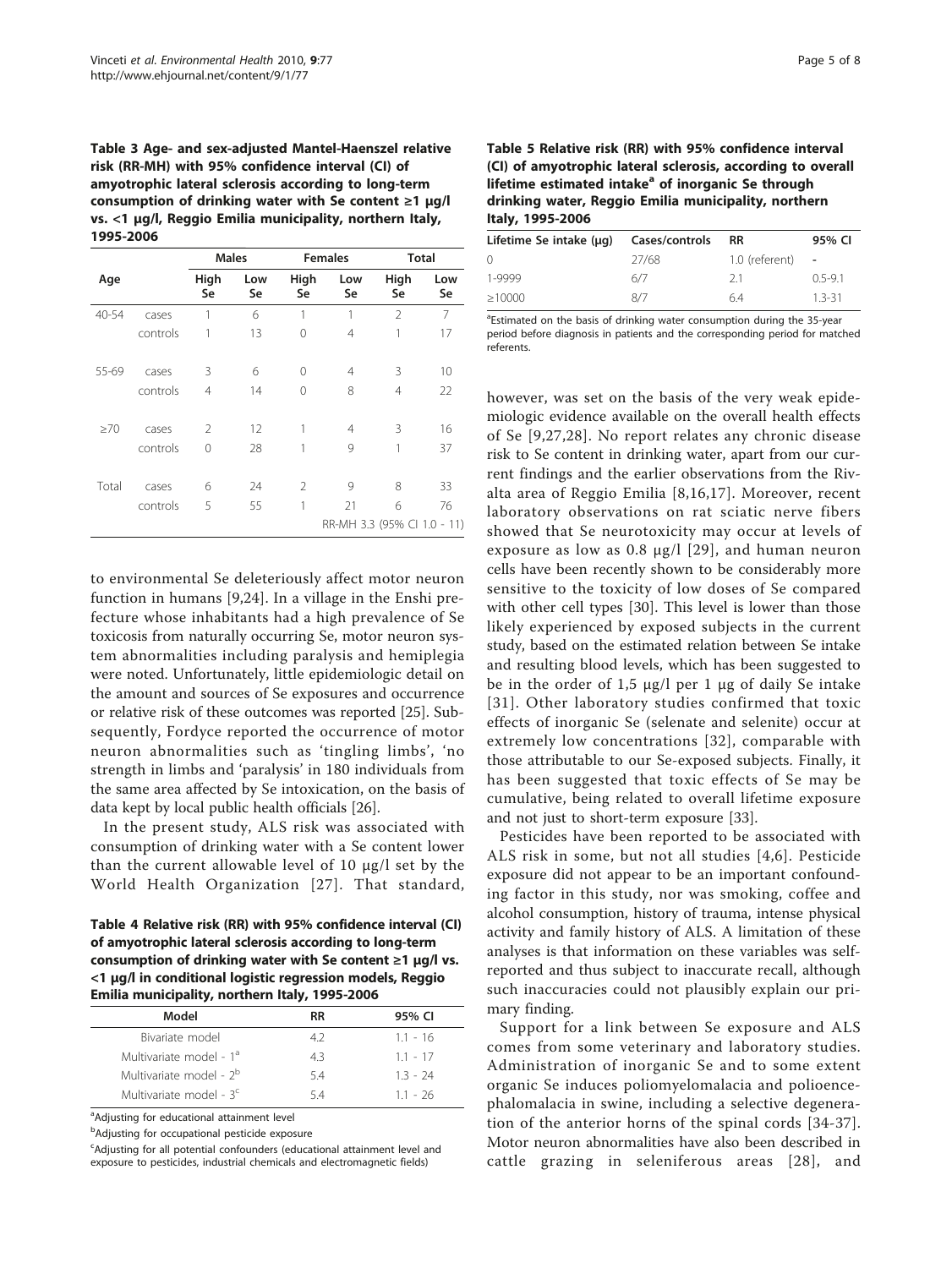experimental observations appear to confirm such association [\[38](#page-6-0)]. Following Se treatment, a decrease in locomotor activity in rats [\[39\]](#page-6-0) and hind limb paralysis and cardiorespiratory effects in mice [[40](#page-6-0)] have been observed. In laboratory studies of inorganic and less frequently organic Se in different animal species, the trace element has shown to induce several toxic effects that might lead to motor neuron toxicity [\[41](#page-6-0)-[44\]](#page-6-0). Se has also been shown to damage muscle function in animal models and to inhibit axonal conduction and excitatory postsynaptic potentials [\[9](#page-6-0),[45\]](#page-6-0). In a human neuron cell line, Se compounds were recently shown to induce a pattern of biochemical alterations which have been implicated in ALS pathogenesis [[30\]](#page-6-0).

Our findings are consistent with a Se-ALS relation that might be specific for the inorganic, soluble species of this element that is typically found in aquifers [[15](#page-6-0)]. We caution that these results ought not be extended to the organic forms of the trace element found in foods and in Se-containing dietary supplements. Laboratory studies have consistently shown that neurotoxic effects are exclusive or greatly enhanced in the presence of inorganic Se compared with the organic forms [[41,43](#page-6-0)], with a ratio of median lethal dose comparing inorganic vs. organic Se as high as 43:1 [\[40](#page-6-0)]. Nevertheless, experimental and observational studies in swine showed that motor neuron toxicity of Se is not entirely limited to the inorganic species of Se [\[34\]](#page-6-0), as is the case for Se neurotoxicity in laboratory studies [\[30,40,41](#page-6-0),[43\]](#page-6-0). Thus, although these results should not be extended to organic Se, the possibility remains that there is some effect of organic Se exposure on the nervous system at high enough levels.

A weakness of this study is the limited size of the exposed population in this natural setting, leading to broad confidence intervals for the effect estimates. The occurrence of high Se levels in well water has recently been reported in various areas of the world [[9\]](#page-6-0), and these unusual environmental settings (as well as rare occupational exposures to inorganic Se compounds) may offer opportunities to investigate the Se-ALS relation. Conversely, currently available biomarkers of exposure appear to be unsuitable to study this issue, owing to their inability to reflect actual exposure to inorganic Se. Inorganic Se is retained in the body to a much lesser extent than the organic species at equivalent levels of exposure, despite its greater toxicological activity [[34](#page-6-0),[46](#page-7-0)]. Another difficulty is the lack of reliable longterm indicators of Se exposure and the rapid progression of ALS.

We based our drinking water estimate of Se content on currently available Se levels for well waters and on historical data for Se municipal tap water content, thus raising the possibility of some misclassification of exposure. This misclassification would have been nondifferential for cases and controls, biasing results toward the null, and thus not explaining the strong association we found. Moreover, available data for the public tap water and for the Rivalta wells (whose water Se content was measured in the 1980s) indicate that current levels are similar to the historical ones. Therefore, any exposure misclassification would have had only a small effect.

Finally, we expect that an additional source of misclassification of exposure in the study population came from the consumption of bottled water, which is currently very common in Italy [[18\]](#page-6-0). Bottled water distributed in Italy has very low concentrations of Se (median value 0.1 μg/l [[47](#page-7-0)]). Nevertheless, additional data collected from the fourteen subjects (or their families) reporting consumption of drinking water with Se content  $\geq 1$  μg/l identified only three cases and three controls who reported some (limited) consumption of bottled water, mostly confined to the recent past, which implies that this source of bias was limited.

# Conclusions

In conclusion, we found an excess risk of ALS associated with exposure to inorganic Se through drinking water. Given the consistency of these results with those previously obtained in the same study area and given the selective toxicity of Se on motor neurons observed in some animal studies, we hypothesize that exposure to inorganic Se through water is a cause of ALS, and encourage others to test this hypothesis with additional research.

#### Abbreviations

ALS: Amyotrophic lateral sclerosis; Se: selenium; ICP-MS: inductively coupled plasma mass spectrometry; RR: relative risk; CI: confidence interval; Li: lithium.

#### Acknowledgements

We acknowledge the cooperation of all patients, patients' families and controls who agreed to participate in the study and made it possible. Financial support to this study was provided by Pietro Manodori Foundation of Reggio Emilia and by the Local Health Unit of Reggio Emilia.

#### Author details

<sup>1</sup>CREAGEN - Environmental, Genetic and Nutritional Epidemiology Research Center, University of Modena and Reggio Emilia, Reggio Emilia, Italy. <sup>2</sup>Department of Public Health, Local Health Unit of Reggio Emilia, Reggio Emilia, Italy. <sup>3</sup>RTI Health Solutions, Research Triangle Park, NC, USA.<br><sup>4</sup>Department of Epidemiology, Boston University School of Public <sup>4</sup>Department of Epidemiology, Boston University School of Public Health, Boston, MA, USA. <sup>5</sup>Laboratory of Environmental Chemistry, IREN, Reggio Emilia, Italy. <sup>6</sup>Department of Environment and Geography & Department of Chemistry, University of Manitoba, Winnipeg, Canada.

#### Authors' contributions

MV and FB designed the original study, and with KJR analyzed and interpreted the data, and wrote the manuscript. LV and FW carried out the analytical determinations (overall selenium content in water samples and selenium speciation). All authors read and approved the final manuscript.

#### Competing interests

The authors declare that they have no competing interests.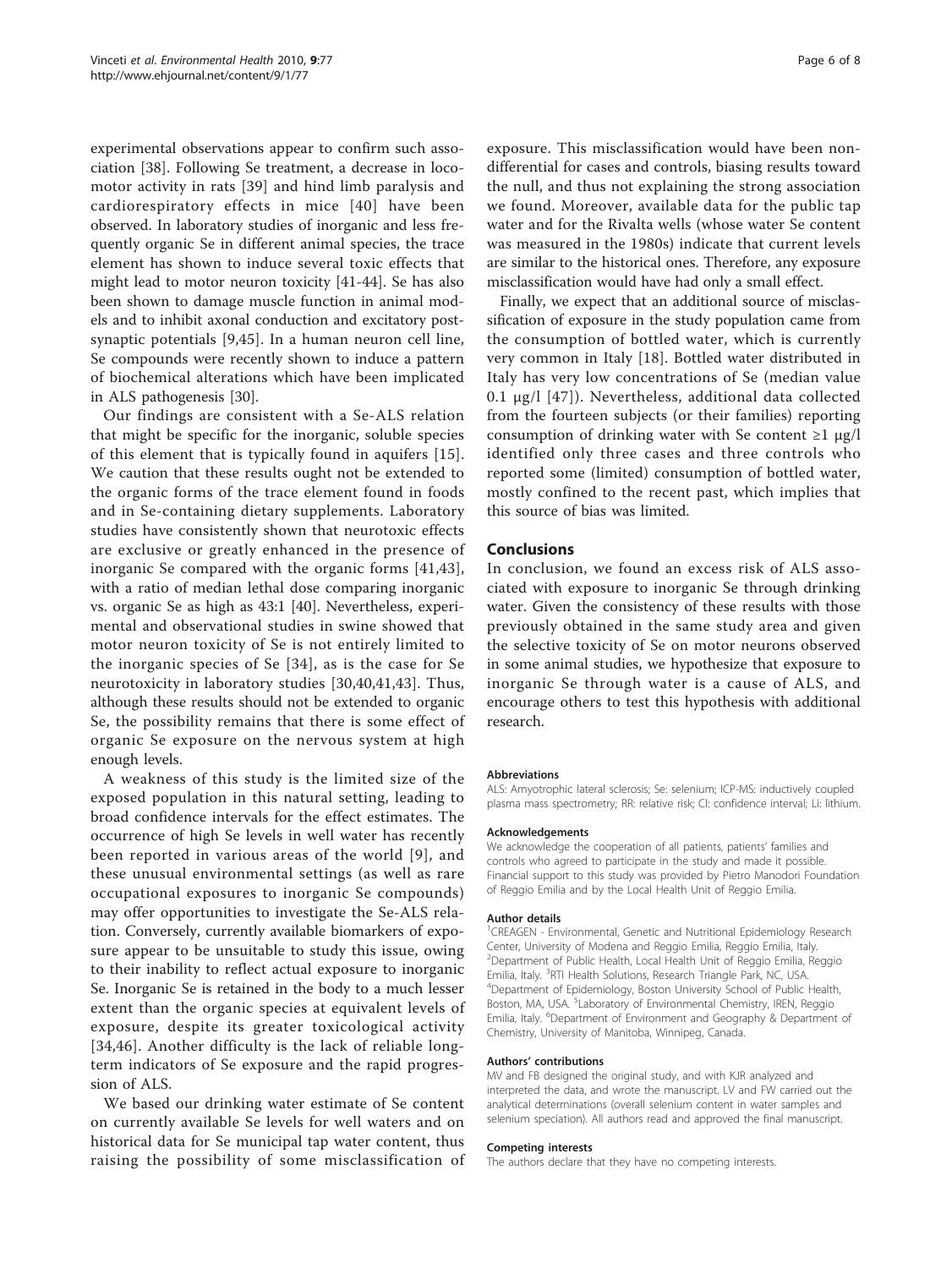<span id="page-6-0"></span>Received: 15 August 2010 Accepted: 6 December 2010 Published: 6 December 2010

### References

- 1. Wijesekera LC, Leigh PN: [Amyotrophic lateral sclerosis.](http://www.ncbi.nlm.nih.gov/pubmed/19192301?dopt=Abstract) Orphanet J Rare Dis 2009, 4:3.
- 2. Uccelli R, Binazzi A, Altavista P, Belli S, Comba P, Mastrantonio M, Vanacore N: [Geographic distribution of amyotrophic lateral sclerosis](http://www.ncbi.nlm.nih.gov/pubmed/17874192?dopt=Abstract) [through motor neuron disease mortality data.](http://www.ncbi.nlm.nih.gov/pubmed/17874192?dopt=Abstract) Eur J Epidemiol 2007, 22:781-790.
- Bonvicini F, Vinceti M, Marcello N, Rodolfi R, Rinaldi M: [The epidemiology](http://www.ncbi.nlm.nih.gov/pubmed/18615339?dopt=Abstract) [of amyotrophic lateral sclerosis in Reggio Emilia, Italy.](http://www.ncbi.nlm.nih.gov/pubmed/18615339?dopt=Abstract) Amyotroph Lateral Scler 2008, 9:350-353.
- 4. Sutedja NA, Veldink JH, Fischer K, Kromhout H, Heederik D, Huisman MH, Wokke JH, van den Berg LH: [Exposure to chemicals and metals and risk](http://www.ncbi.nlm.nih.gov/pubmed/19922117?dopt=Abstract) [of amyotrophic lateral sclerosis: a systematic review.](http://www.ncbi.nlm.nih.gov/pubmed/19922117?dopt=Abstract) Amyotroph Lateral Scler 2009, 10:302-309.
- Callaghan B, Feldman D, Gruis K, Feldman E: [The Association of Exposure to](http://www.ncbi.nlm.nih.gov/pubmed/20689252?dopt=Abstract) [Lead, Mercury, and Selenium and the Development of Amyotrophic Lateral](http://www.ncbi.nlm.nih.gov/pubmed/20689252?dopt=Abstract) [Sclerosis and the Epigenetic Implications.](http://www.ncbi.nlm.nih.gov/pubmed/20689252?dopt=Abstract) Neurodegener Dis 2011, 8:1-8.
- 6. Bonvicini F, Marcello N, Mandrioli J, Pietrini V, Vinceti M: Exposure to pesticides and risk of amyotrophic lateral sclerosis: a population-based case-control study. Ann Ist Sup Sanita 2010, 46:284-287.
- Kilness AW, Hochberg FH: [Amyotrophic lateral sclerosis in a high](http://www.ncbi.nlm.nih.gov/pubmed/577250?dopt=Abstract) [selenium environment.](http://www.ncbi.nlm.nih.gov/pubmed/577250?dopt=Abstract) JAMA 1977, 237:2843-2844.
- 8. Vinceti M, Guidetti D, Pinotti M, Rovesti S, Merlin M, Vescovi L, Bergomi M, Vivoli G: [Amyotrophic lateral sclerosis after long-term exposure to](http://www.ncbi.nlm.nih.gov/pubmed/8862986?dopt=Abstract) [drinking water with high selenium content.](http://www.ncbi.nlm.nih.gov/pubmed/8862986?dopt=Abstract) Epidemiology 1996, 7:529-532.
- 9. Vinceti M, Maraldi T, Bergomi M, Malagoli C: [Risk of chronic low-dose](http://www.ncbi.nlm.nih.gov/pubmed/19891121?dopt=Abstract) [selenium overexposure in humans: insights from epidemiology and](http://www.ncbi.nlm.nih.gov/pubmed/19891121?dopt=Abstract) [biochemistry.](http://www.ncbi.nlm.nih.gov/pubmed/19891121?dopt=Abstract) Rev Environ Health 2009, 24:231-248.
- 10. Combs GF Jr: [Selenium in global food systems.](http://www.ncbi.nlm.nih.gov/pubmed/11348568?dopt=Abstract) Br J Nutr 2001, 85:517-547.
- 11. Parr RM, Abdulla M, Aras NK, Byrne AR, Camara-Rica C, Finnie S, Gharib AG, Ingrao G, Iyengar GV, Khangi FA, et al: Dietary intakes of trace elements and related nutrients in eleven countries: preliminary results from an International Atomic Energy Agency (IAEA) co-ordinated research programme. Proceedings of the Seventh International Symposium on Trace Elements in Man and Animals: 20-25 May 1990; Dubrovnik Institute for Medical Research and Occupational Health, University of Zagreb; 1992, 3-5.
- 12. Lippman SM, Klein EA, Goodman PJ, Lucia MS, Thompson IM, Ford LG, Parnes HL, Minasian LM, Gaziano JM, Hartline JA, et al: [Effect of selenium](http://www.ncbi.nlm.nih.gov/pubmed/19066370?dopt=Abstract) [and vitamin E on risk of prostate cancer and other cancers: the Selenium](http://www.ncbi.nlm.nih.gov/pubmed/19066370?dopt=Abstract) [and Vitamin E Cancer Prevention Trial \(SELECT\).](http://www.ncbi.nlm.nih.gov/pubmed/19066370?dopt=Abstract) JAMA 2009, 301:39-51.
- 13. Stranges S, Sieri S, Vinceti M, Grioni S, Guallar E, Laclaustra M, Muti P, Berrino F, Krogh V: [A prospective study of dietary selenium intake and](http://www.ncbi.nlm.nih.gov/pubmed/20858268?dopt=Abstract) [risk of type 2 diabetes.](http://www.ncbi.nlm.nih.gov/pubmed/20858268?dopt=Abstract) BMC Public Health 2010, 10:564.
- 14. Brooks BR: [El Escorial World Federation of Neurology criteria for the](http://www.ncbi.nlm.nih.gov/pubmed/7807156?dopt=Abstract) [diagnosis of amyotrophic lateral sclerosis. Subcommittee on Motor](http://www.ncbi.nlm.nih.gov/pubmed/7807156?dopt=Abstract) [Neuron Diseases/Amyotrophic Lateral Sclerosis of the World Federation](http://www.ncbi.nlm.nih.gov/pubmed/7807156?dopt=Abstract) [of Neurology Research Group on Neuromuscular Diseases and the El](http://www.ncbi.nlm.nih.gov/pubmed/7807156?dopt=Abstract) Escorial "[Clinical limits of amyotrophic lateral sclerosis](http://www.ncbi.nlm.nih.gov/pubmed/7807156?dopt=Abstract)" workshop [contributors.](http://www.ncbi.nlm.nih.gov/pubmed/7807156?dopt=Abstract) J Neurol Sci 1994, 124(Suppl):96-107.
- 15. Hu X, Wang F, Hanson ML: [Selenium concentration, speciation and](http://www.ncbi.nlm.nih.gov/pubmed/19732939?dopt=Abstract) [behavior in surface waters of the Canadian prairies.](http://www.ncbi.nlm.nih.gov/pubmed/19732939?dopt=Abstract) Sci Total Environ 2009, 407:5869-5876.
- 16. Vinceti M, Nacci G, Rocchi E, Cassinadri T, Vivoli R, Marchesi C, Bergomi M: [Mortality in a population with long-term exposure to inorganic selenium](http://www.ncbi.nlm.nih.gov/pubmed/11027940?dopt=Abstract) [via drinking water.](http://www.ncbi.nlm.nih.gov/pubmed/11027940?dopt=Abstract) J Clin Epidemiol 2000, 53:1062-1068.
- 17. Vinceti M, Rothman KJ, Bergomi M, Borciani N, Serra L, Vivoli G: [Excess](http://www.ncbi.nlm.nih.gov/pubmed/9796628?dopt=Abstract) [melanoma incidence in a cohort exposed to high levels of](http://www.ncbi.nlm.nih.gov/pubmed/9796628?dopt=Abstract) [environmental selenium.](http://www.ncbi.nlm.nih.gov/pubmed/9796628?dopt=Abstract) Cancer Epidemiol Biomarkers Prev 1998, 7:853-856.
- 18. Barbone F, Valent F, Brussi V, Tomasella L, Triassi M, Di Lieto A, Scognamiglio G, Righi E, Fantuzzi G, Casolari L, et al: [Assessing the](http://www.ncbi.nlm.nih.gov/pubmed/12192223?dopt=Abstract) [exposure of pregnant women to drinking water disinfection byproducts.](http://www.ncbi.nlm.nih.gov/pubmed/12192223?dopt=Abstract)
- Epidemiology 2002, 13:540-544. 19. Turconi G, Minoia C, Ronchi A, Roggi C: [Dietary exposure estimates of](http://www.ncbi.nlm.nih.gov/pubmed/19007448?dopt=Abstract) [twenty-one trace elements from a Total Diet Study carried out in Pavia,](http://www.ncbi.nlm.nih.gov/pubmed/19007448?dopt=Abstract) [Northern Italy.](http://www.ncbi.nlm.nih.gov/pubmed/19007448?dopt=Abstract) Br J Nutr 2009, 101:1200-1208.
- 20. Alberti-Fidanza A, Burini G, Perriello G, Fidanza F: [Trace element intake and](http://www.ncbi.nlm.nih.gov/pubmed/12584007?dopt=Abstract) [status of Italian subjects living in the Gubbio area.](http://www.ncbi.nlm.nih.gov/pubmed/12584007?dopt=Abstract) Environ Res 2003, 91:71-77.
- 21. Leblanc JC, Guerin T, Noel L, Calamassi-Tran G, Volatier JL, Verger P: [Dietary](http://www.ncbi.nlm.nih.gov/pubmed/16019838?dopt=Abstract) [exposure estimates of 18 elements from the 1st French Total Diet Study.](http://www.ncbi.nlm.nih.gov/pubmed/16019838?dopt=Abstract) Food Addit Contam 2005, 22:624-641.
- 22. Rothman KJ, Greenland S, Lash TL: Modern Epidemiology Philadelphia: Lippincott Williams & Wilkins; 2008.
- 23. Nguyen L: [Lithium II: irreversible neurotoxicity after lithium intoxication.](http://www.ncbi.nlm.nih.gov/pubmed/18640430?dopt=Abstract) J Emerg Nurs 2008, 34:378-379.
- 24. Vinceti M, Bonvicini F, Bergomi M, Malagoli C: [Possible involvement of](http://www.ncbi.nlm.nih.gov/pubmed/20847461?dopt=Abstract) [overexposure to environmental selenium in the etiology of amyotrophic](http://www.ncbi.nlm.nih.gov/pubmed/20847461?dopt=Abstract) [lateral sclerosis: a short review.](http://www.ncbi.nlm.nih.gov/pubmed/20847461?dopt=Abstract) Ann Ist Super Sanita 2010, 46:279-283.
- 25. Yang GQ, Wang SZ, Zhou RH, Sun SZ: [Endemic selenium intoxication of](http://www.ncbi.nlm.nih.gov/pubmed/6846228?dopt=Abstract) [humans in China.](http://www.ncbi.nlm.nih.gov/pubmed/6846228?dopt=Abstract) Am J Clin Nutr 1983, 37:872-881.
- 26. Fordyce FM: Report of field visit and initial data from investigations into the prediction and remediation of human selenium imbalances in Enshi District, Hubei Province, China 8-26 November 1995 Nottingham: British Geological Survey; 1996 [[http://www.bgs.ac.uk/research/international/dfid-kar/](http://www.bgs.ac.uk/research/international/dfid-kar/WC96007R_col.pdf) [WC96007R\\_col.pdf\]](http://www.bgs.ac.uk/research/international/dfid-kar/WC96007R_col.pdf).
- 27. WHO: Guidelines for drinking water quality. Health criteria and other supporting information. 2 edition. Geneva: World Health Organization; 1996.
- 28. Vinceti M, Wei ET, Malagoli C, Bergomi M, Vivoli G: [Adverse health effects](http://www.ncbi.nlm.nih.gov/pubmed/12041880?dopt=Abstract) [of selenium in humans.](http://www.ncbi.nlm.nih.gov/pubmed/12041880?dopt=Abstract) Rev Environ Health 2001, 16:233-251.
- 29. Ayaz M, Dalkilic N, Tuncer S, Bariskaner H: [Selenium-induced changes on](http://www.ncbi.nlm.nih.gov/pubmed/18773121?dopt=Abstract) [rat sciatic nerve fibers: compound action potentials.](http://www.ncbi.nlm.nih.gov/pubmed/18773121?dopt=Abstract) Methods Find Exp Clin Pharmacol 2008, 30:271-275.
- 30. Maraldi T, Riccio M, Zambonin L, Vinceti M, De Pol A, Hakim G; Low levels of selenium compounds are selectively toxic for a human neuron cell line through ROS/RNS increase and apoptotic process activation. **Neurotoxicology**
- 31. Haldimann M, Venner TY, Zimmerli B: [Determination of selenium in the](http://www.ncbi.nlm.nih.gov/pubmed/8793821?dopt=Abstract) [serum of healthy Swiss adults and correlation to dietary intake.](http://www.ncbi.nlm.nih.gov/pubmed/8793821?dopt=Abstract) J Trace Elem Med Biol 1996, 10:31-45.
- Brtko J, Filipcik P, Hudecova S, Brtkova A, Bransova J: [Nuclear all-trans](http://www.ncbi.nlm.nih.gov/pubmed/9630423?dopt=Abstract) [retinoic acid receptors: in vitro effects of selenium.](http://www.ncbi.nlm.nih.gov/pubmed/9630423?dopt=Abstract) Biol Trace Elem Res 1998, 62:43-50.
- 33. Palmer IS, Olson OE: [Relative toxicities of selenite and selenate in the](http://www.ncbi.nlm.nih.gov/pubmed/4811980?dopt=Abstract) [drinking water of rats.](http://www.ncbi.nlm.nih.gov/pubmed/4811980?dopt=Abstract) J Nutr 1974, 104:306-314.
- 34. Panter KE, Hartley WJ, James LF, Mayland HF, Stegelmeier BL, Kechele PO: Comparative toxicity of selenium from seleno-DL-methionine, sodium selenate, and Astragalus bisulcatus in pigs. Fund Appl Toxicol 1996, 32:217-223.
- 35. Nathues H, Boehne I, grosse Beilage T, Gerhauser I, Hewicker-Trautwein M, Wolf P, Kamphues J, grosse Beilage E: [Peracute selenium toxicosis](http://www.ncbi.nlm.nih.gov/pubmed/20676295?dopt=Abstract) [followed by sudden death in growing and finishing pigs.](http://www.ncbi.nlm.nih.gov/pubmed/20676295?dopt=Abstract) Can Vet J 2010, 51:515-518.
- 36. Raber M, Sydler T, Wolfisberg U, Geyer H, Burgi E: [Feed-related selenium](http://www.ncbi.nlm.nih.gov/pubmed/20464684?dopt=Abstract) [poisoning in swine.](http://www.ncbi.nlm.nih.gov/pubmed/20464684?dopt=Abstract) Schweiz Arch Tierheilkd 2010, 152:245-252.
- 37. Anonymous: [Selenium toxicity causes paralysis in Scottish pigs.](http://www.ncbi.nlm.nih.gov/pubmed/20190214?dopt=Abstract) Vet Rec 2010, 166:255-258.
- 38. Maag DD, Orsborn JS, Clopton JR: [The effect of sodium selenite on cattle.](http://www.ncbi.nlm.nih.gov/pubmed/13764645?dopt=Abstract) Am J Vet Res 1960, 21:1049-1053.
- 39. Rasekh HR, Soliman KF, Davis MD: Effect of selenium on central nervous system of male S-D rats: evidences for neurotoxicity of selenium. Toxicol Lett 1998, 95:64
- 40. Ammar EM, Couri D: [Acute toxicity of sodium selenite and](http://www.ncbi.nlm.nih.gov/pubmed/7198759?dopt=Abstract) [selenomethionine in mice after ICV or IV administration.](http://www.ncbi.nlm.nih.gov/pubmed/7198759?dopt=Abstract) Neurotoxicology 1981, 2:383-386.
- 41. Tsunoda M, Johnson VJ, Sharma RP: [Increase in dopamine metabolites in](http://www.ncbi.nlm.nih.gov/pubmed/10790499?dopt=Abstract) [murine striatum after oral exposure to inorganic but not organic form](http://www.ncbi.nlm.nih.gov/pubmed/10790499?dopt=Abstract) [of selenium.](http://www.ncbi.nlm.nih.gov/pubmed/10790499?dopt=Abstract) Arch Environ Contam Toxicol 2000, 39:32-37.
- 42. Gupta N, Porter TD: [Inhibition of human squalene monooxygenase by](http://www.ncbi.nlm.nih.gov/pubmed/11857773?dopt=Abstract) [selenium compounds.](http://www.ncbi.nlm.nih.gov/pubmed/11857773?dopt=Abstract) J Biochem Mol Toxicol 2002, 16:18-23.
- 43. Nogueira CW, Meotti FC, Curte E, Pilissao C, Zeni G, Rocha JB: [Investigations into the potential neurotoxicity induced by diselenides in](http://www.ncbi.nlm.nih.gov/pubmed/12504340?dopt=Abstract) [mice and rats.](http://www.ncbi.nlm.nih.gov/pubmed/12504340?dopt=Abstract) Toxicology 2003, 183:29-37.
- 44. Morgan KL, Estevez AO, Mueller CL, Cacho-Valadez B, Miranda-Vizuete A, Szewczyk NJ, Estevez M: [The glutaredoxin GLRX-21 functions to prevent](http://www.ncbi.nlm.nih.gov/pubmed/20833709?dopt=Abstract) [selenium-induced oxidative stress in Caenorhabditis elegans.](http://www.ncbi.nlm.nih.gov/pubmed/20833709?dopt=Abstract) Toxicol Sci 2010, 118:530-543.
- 45. Lin-Shiau SY, Liu SH, Fu WM: [Neuromuscular actions of sodium selenite](http://www.ncbi.nlm.nih.gov/pubmed/1694019?dopt=Abstract) [on chick biventer cervicis nerve-muscle preparation.](http://www.ncbi.nlm.nih.gov/pubmed/1694019?dopt=Abstract) Neuropharmacology 1990, 29:493-501.